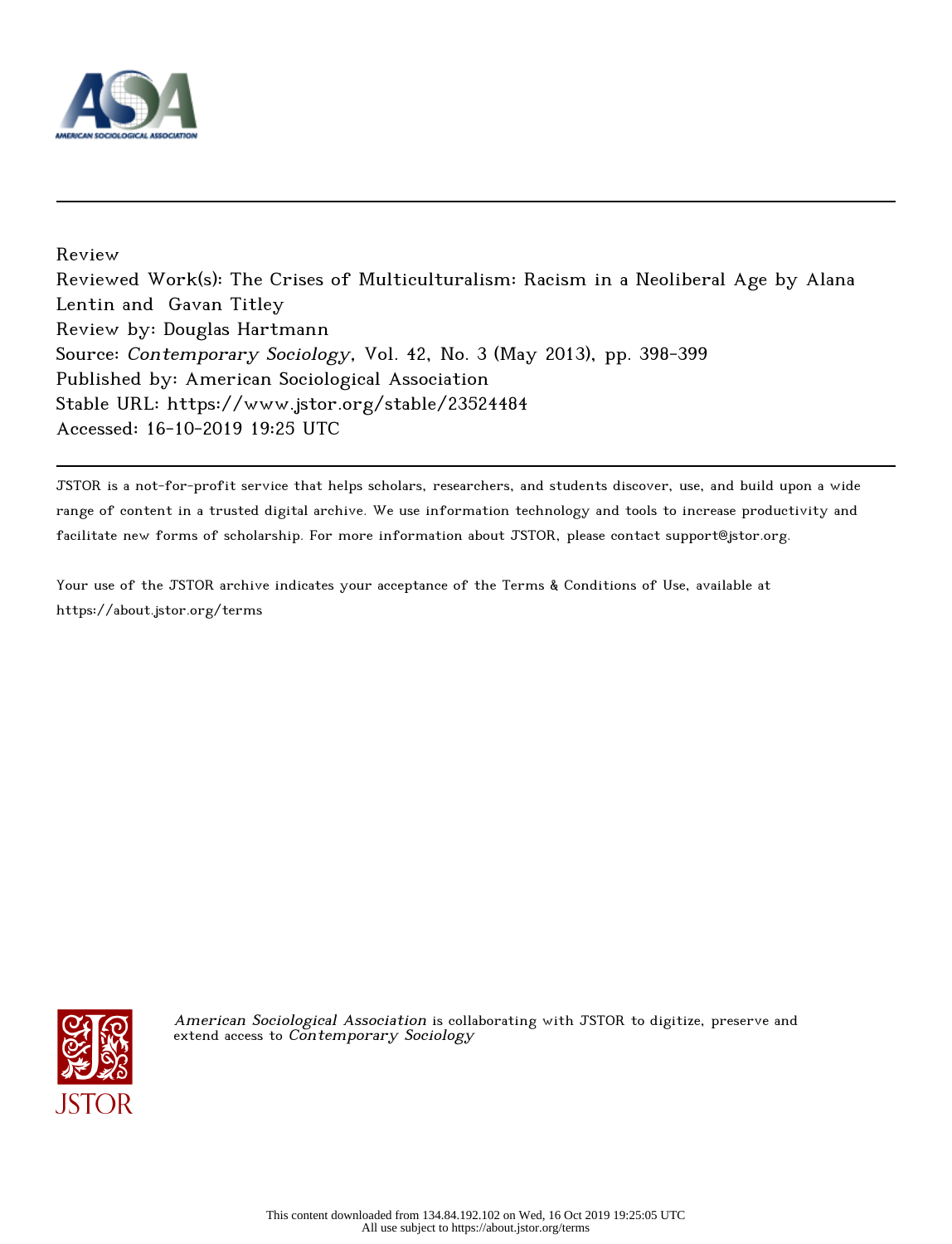social theory, research, and analysis. The his tory of qualitative sociology includes several projects with similar goals, whereby scholars present alternatives to mainstream ways of conducting social analysis. These include Harold Garfinkel's ethnomethodolgy, Doro thy Smith's work on feminist standpoint the ory, Glaser and Strauss' grounded theory, and Michael Burawoy's extended case meth- 2011. 285pp. od. However, in each of the latter cases, the authors exemplified the application and util ity of their paradigms with comprehensive elaborations of their approach, ones now regarded as archetypes of well-crafted social analysis.

 In contrast, because this book is more intel lectually wedded to philosophical analysis (teaching by telling) and less immersed in field research (teaching by showing), its pre sentation is less capable of convincing con fused or skeptical readers of CR's value and aesthetic appeal. Consequently, the descrip tion of the CR approach and its application to social research generally and migration studies more specifically remains abstract, stressing general principles for conducting research and analysis rather than demon strating concrete techniques that researchers can readily apply in topics of their own choosing.

 While the author courageously criticizes many of the most influential social theorists associated with qualitative methods, includ ing Foucault, Blumer, and Goffman, his reli ance on secondary sources rather than origi nal texts as the basis of his critiques tends to undermine his arguments. Moreover, the book's key points are often expressed in lengthy quotes from the writings of other CR scholars rather than in the author's own words. This makes the discussion less direct and less powerful than it might have been otherwise. Finally, the quality of the book's copy editing is sloppy, revealing frequent misspellings and making portions of the text incomprehensible. Many works cited in the text do not appear in the bibliography.

 In sum, Qualitative Methods in Migration Studies: A Critical Realist Perspective introdu ces readers to a new approach to social research and immigration studies. Its high level of abstraction, lack of in-depth applica tions, and dearth of specific techniques that can be readily applied to on-going projects

 means that readers may encounter chal lenges as they attempt to apply the book's lessons to their own research.

 The Crises of Multiculturalism: Racism in a Neoliberal Age, by Alana Lentin and Gavan Titley. London, UK: Zed Books,<br>2011. 285pp. \$27.95 paper. ISBN: 2011. 285pp. \$27.95 paper. ISBN:<br>0701010105010 9781848135819.

 Douglas Hartmann University of Minnesota Hartm021@umn.edu

 If you think, like I do, that multiculturalism is an even more complicated and conten tious topic than most scholars and lay people realize, then you will probably appreciate the scale, attention to detail, and thoroughly crit ical thrust of this new volume from Zed Books.

 The authors Alana Lentin and Gavan Tit ley previously edited a volume on the politics of diversity in Europe. In this book, they elab orate their own critique of multiculturalism. Defying the usual mainstream political bina ries, Lentin and Titley argue that the erst while progressive movement has "become a central site for coded debates about belong ing, race, legitimacy, and social futures in a globalized, neoliberal era" (p. 12). If you think of Malcolm X's famous line about rac ism (that it is like a Cadillac—they make a new one every year), then you have a pretty good sense of what to expect.

 The range and tenacity of the critique is impressive. Chapter Two, for example, explains how, in an ostensibly post-racial, colorblind era, much public talk about multi culturalism reduces problems of race and racism to questions of "culture"—a frame that both minimizes the gravity of the chal lenges of multiculturalism and reduces them to the agency and choice of otherwise<br>marginalized, dis-empowered groups. dis-empowered groups. Chapter Three reverses the political polari ties to criticize the conventional liberal attack on multiculturalism for its supposed mis placed emphasis on tolerance and excessive catering to group separatism (which, among other things, misses the problems of social inequality that should accompany concerns about solidarity). Chapter Four situates

Contemporary Sociology 42, 3